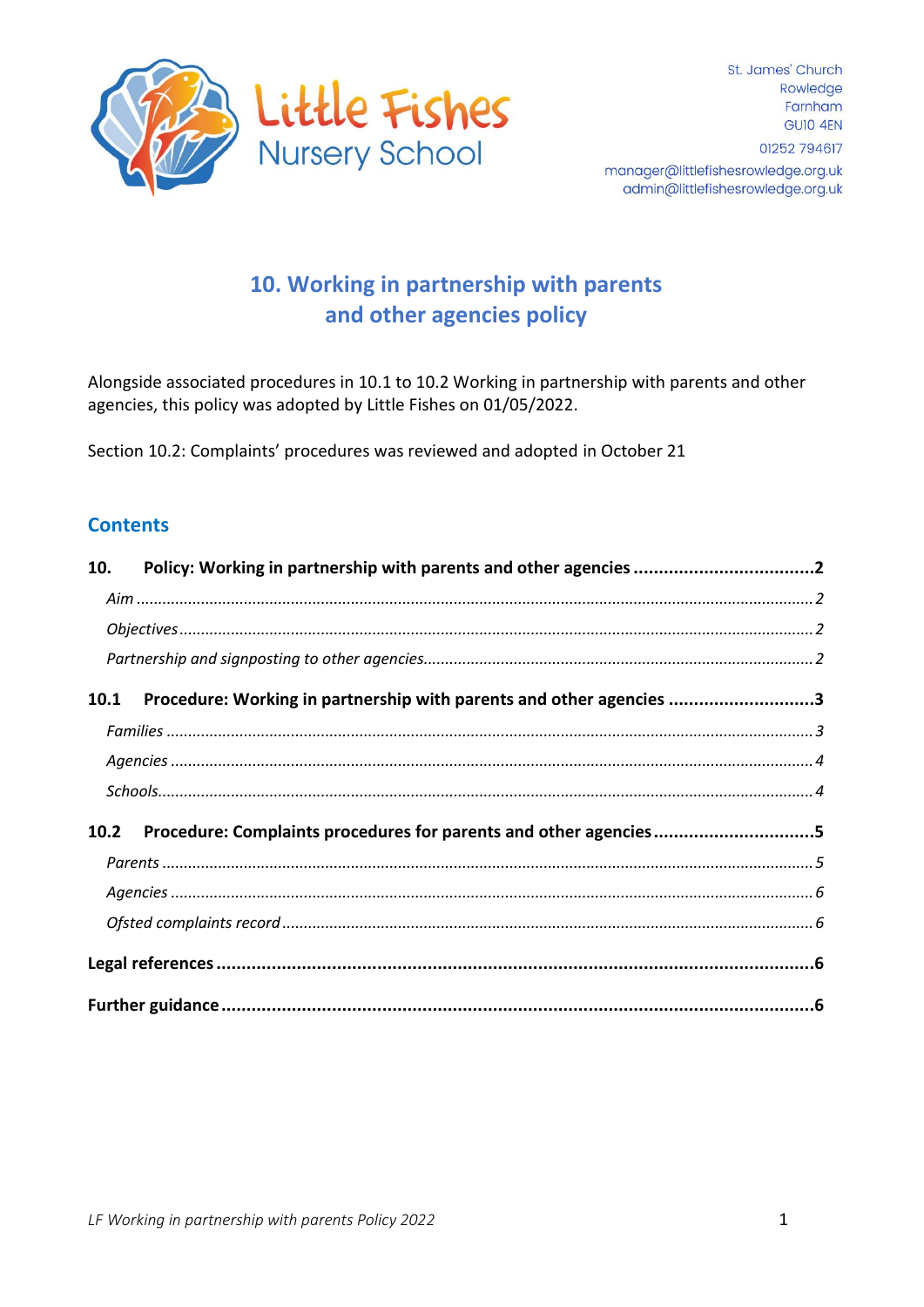# <span id="page-1-0"></span>**10. Policy: Working in partnership with parents and other agencies**

#### <span id="page-1-1"></span>**Aim**

We actively promote partnership with parents and recognise the importance of working in partnership with other agencies to promote the well-being of children and their families. This includes signposting parents to support as appropriate.

## <span id="page-1-2"></span>**Objectives**

- We believe that parents are children's first and most enduring educators and our practice aims to involve and consult parents on all aspects of their child's well-being.
- We also recognise the important role parents play in the day-to-day organisation of the provision.
- We consider parents views and expectations and will give the opportunity to be involved in the following ways:
	- sharing information about their child's needs, likes, achievements and interests through the *09.1e background form*
	- helping with settling in their child to the agreed plan according to our settling in procedures
	- taking part in children's activities and outings
	- contributing with ideas or resources as appropriate to enhance the curriculum of the setting
	- taking part in early learning projects, sharing with practitioners' knowledge and insights about their child's learning
	- contributing to assessment with information, photos and stories that illustrate how their child is learning within the home environment, contributing to Tapestry, taking part in day-to-day family activities
	- taking part in planning, preparing, or simply participating in social activities organised within the setting
	- taking part in a parent forum to encourage the democratic participation of parents in discussions about the day-to-day organisation of the setting, consulting about new developments and other matters as they arise
	- involvement in the review of policies and procedures
	- Ofsted and setting contact details are displayed on the parent notice board for parents who have a complaint that cannot be resolved with the setting manager in the first instance, or where a parent is concerned that the EYFS standards are not being maintained

### <span id="page-1-3"></span>**Partnership and signposting to other agencies**

We are committed to ensuring effective partnership with other agencies including:

- local authority early years services about the EYFS, training and staff development
- social welfare departments regarding children in need and children who need safeguarding or for whom a child protection plan is in place
- child development networks and health professionals to support children with disabilities and special needs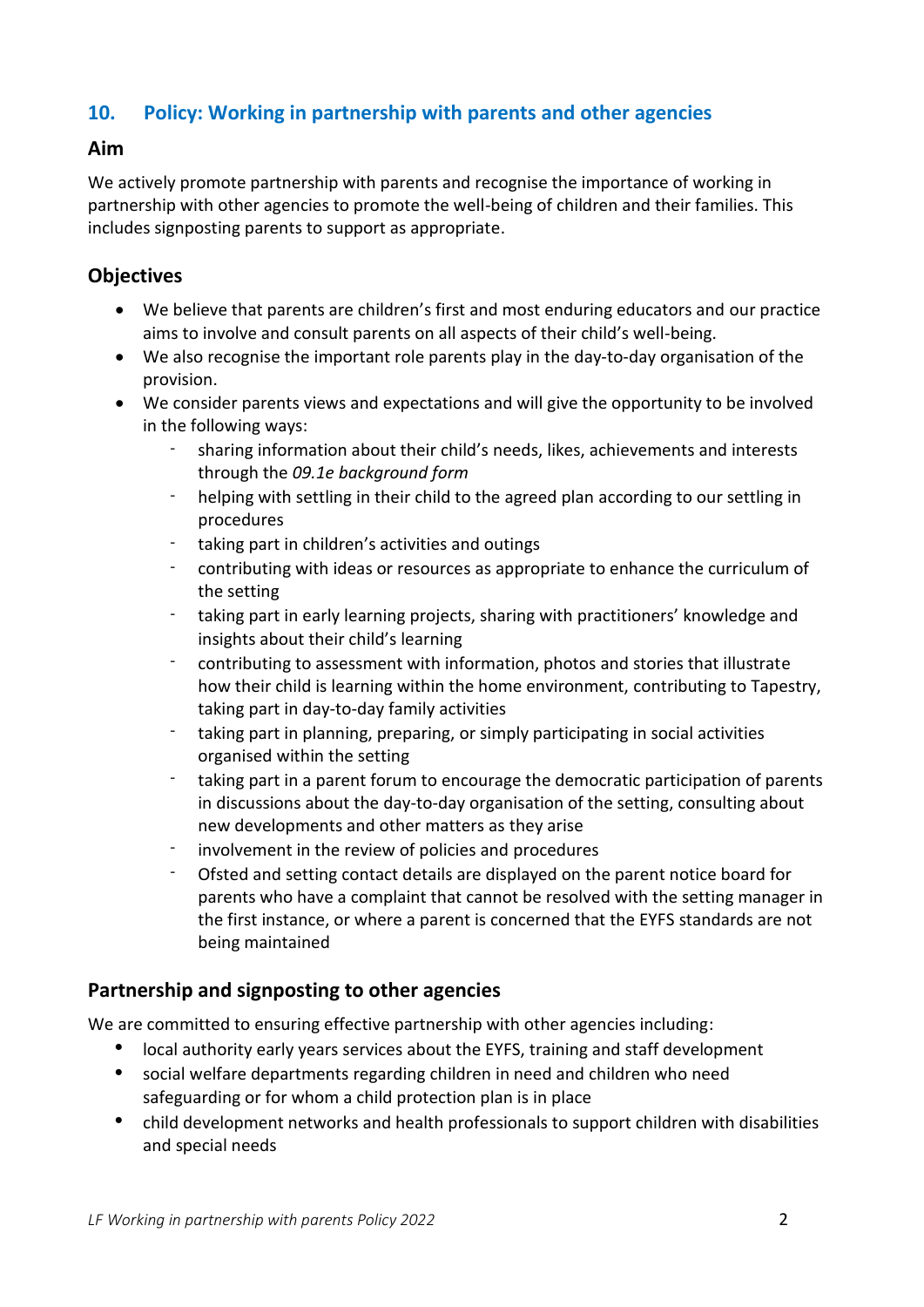- local community organisations and other childcare providers
- Ofsted and setting contact details are made available to other agencies who have a complaint that cannot be resolved with the Setting Manager in the first instance, or where a parent is concerned that the EYFS welfare standards are not being maintained.

# <span id="page-2-0"></span>**10.1 Procedure: Working in partnership with parents and other agencies**

We believe that families are central in all services we provide for young children. They are involved in all aspects of their child's care; their views are actively sought, and they are actively involved in the running of the setting in various ways.

We work in partnership with local and national agencies to promote the well-being of all children.

# <span id="page-2-1"></span>**Families**

- Parents are provided with written information about the setting, including the setting's safeguarding actions and responsibilities under the Prevent Duty
- Parents are made to feel welcome in the setting; they are greeted appropriately, there is adult seating and provision for refreshment when appropriate.
- When we refer to parents, we refer to people with parental responsibility. One parent may be the usual main contact, but we will seek to work sensitively and inclusively with parents who have less contact with the nursery such as working parents or parents who do not live with their children. We have flexible strategies to accommodate this.
- Every effort is made to accommodate parents who have a disability or impairment.
- The expectations we make on parents are made clear at the point of registration.
- There is a clear expectation that parents will participate in settling their child at the commencement of a place according to an agreed plan.
- There is sufficient opportunity for parents to share necessary information with staff and this is recorded and stored to protect confidentiality.
- Key persons support parents in their role as the child's first and most enduring educators.
- Key persons regularly share the child's progress with parents and share concerns if they arise. Parents are invited to also share their child's progress and concerns with us.
- Key persons/ SENCO work with parents to carry out an agreed plan to support a child's special educational needs.
- The Designated Safeguarding Leads work with parents to carry out any agreed tasks where a child protection plan is in place.
- Parents are involved in the social and cultural life of the setting and actively contribute.
- As far as possible the service is provided in a flexible way to meet the needs of parents without compromising the needs of children.
- Parents are involved in regular assessment of their child's progress, including the progress check at age two, as per procedure 09.15 Progress check at age two.
- There are effective means for communicating with parents on all relevant matters and 10.2 Complaints procedure for parents and service users is referred to when necessary.
- Every effort is made to provide an interpreter for parents who speak a language other than English and to provide translated written materials.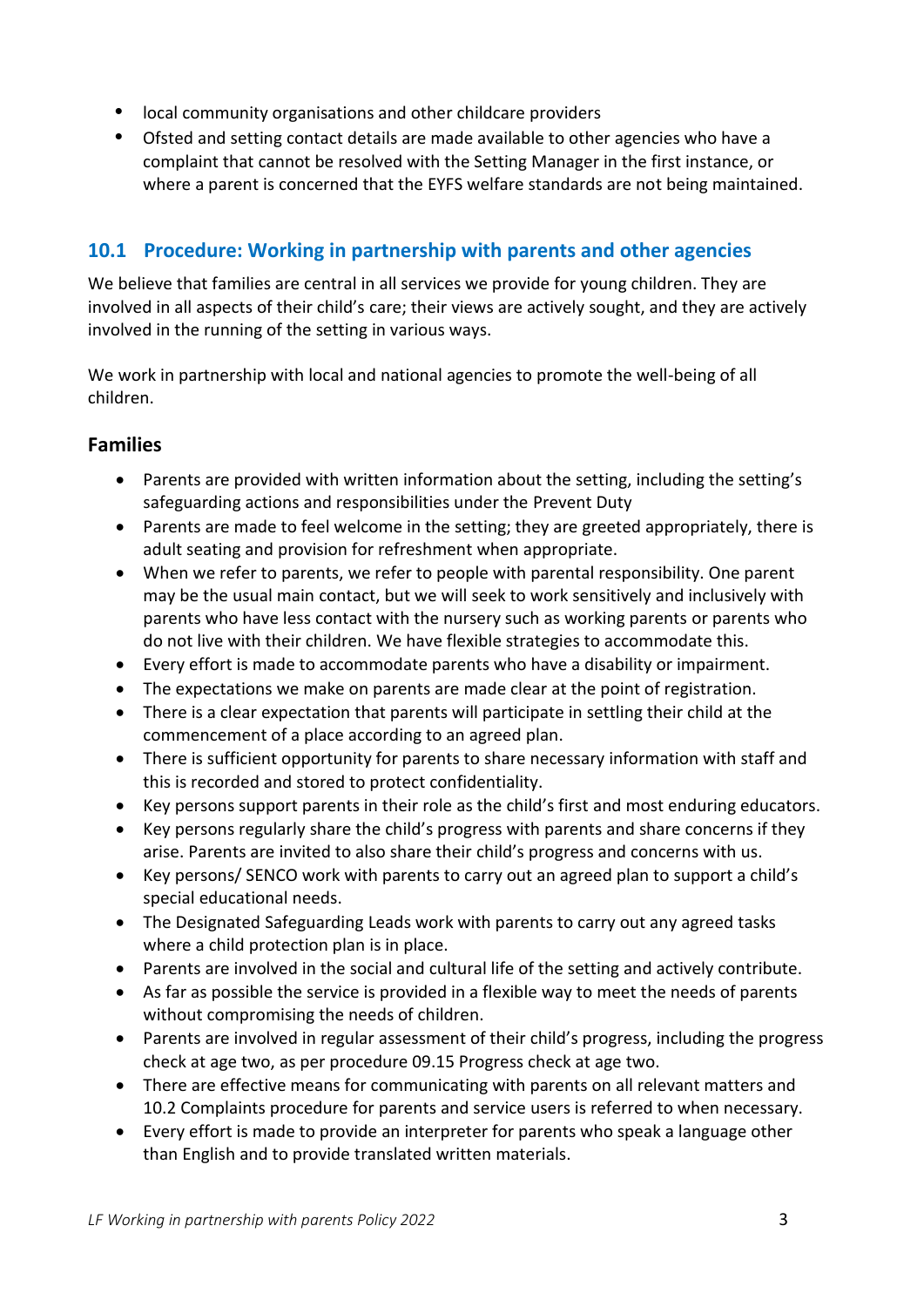- Information about a child and their family is kept confidential within the setting. The exception to this is where there is cause to believe that a child may be suffering, or is likely to suffer, significant harm, or where there are concerns regarding their child's development that need to be shared with another agency. Parental permission will be sought unless there are reasons not to, to protect the safety of the child.
- Parental consent is sought to administer medication, take a child for emergency treatment, take a child on an outing, and take photographs for the purposes of record keeping.
- Parents' views are sought regarding changes in the delivery of the service.
- Currently a named parent representative encourages parent participation and contributes to decision making processes. It is hoped that from September 2022 a parent forum will be set up through which parents are actively encouraged to participate in decision making processes. We welcome any parent contribution or suggestion.
- Outside of the pandemic there will be opportunities for parents to take active roles in supporting their child's learning in the setting: informally through helping or activities with their child, or through structured projects engaging parents and staff in their child's learning. We encourage parents with any particular skills, training or interest to share them through activities.
- We signpost and share relevant information from other agencies with parents.

#### <span id="page-3-0"></span>**Agencies**

- We work in partnership or in tandem with local and national agencies to promote the wellbeing of children.
- Procedures are in place for sharing of information about children and families with other agencies, as out in procedures 07.2 Confidentiality, recording and sharing information.
- Information shared by other agencies (third party information) is also kept in confidence and not shared without consent from that agency.
- When working in partnership with staff from other agencies, individuals are made to feel welcome in the setting and professional roles are respected.
- Staff follow the protocols for working with agencies, for example on child protection.
- Staff from other agencies do not have unsupervised access to the child they are visiting in the setting and do not have access to any other children during their visit.
- Staff do not casually share information or seek informal advice about any named child/family.
- We consult with and signpost to local and national agencies who offer a wealth of advice and information promoting staff understanding of issues facing them in their work and who can provide support and information for families. For example, ethnic/cultural organisations, drug/alcohol agencies, welfare rights advisors or organisations promoting childcare and education, or adult education.

#### <span id="page-3-1"></span>**Schools**

• We work in partnership with local schools to assist children's transition as per procedure 09.14 Prime times – transition to school, and share information as per procedure 07.6 Transfer of records.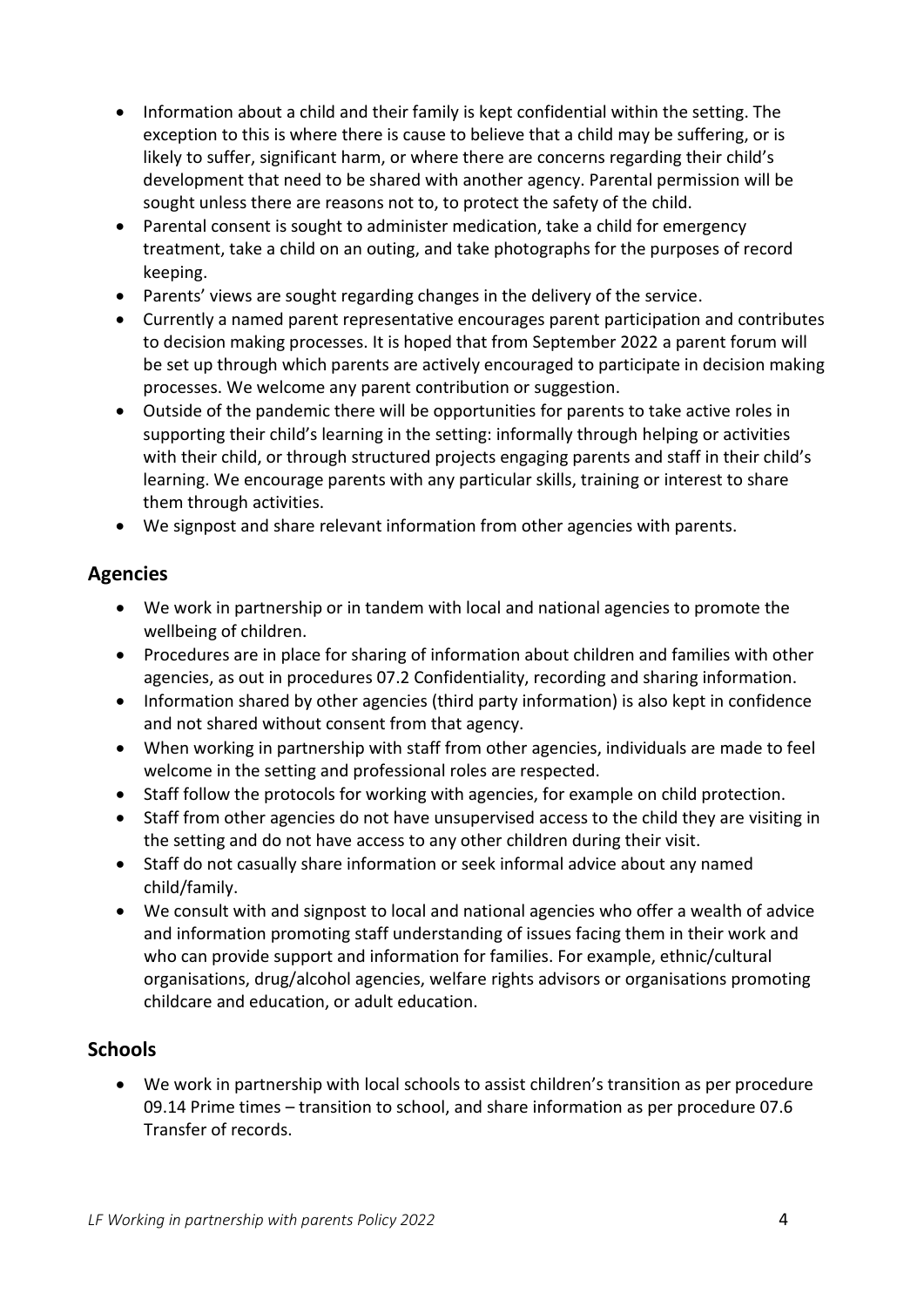• The setting manager actively seeks to forge partnership with local schools with the aim of sharing best practice and creating a consistent approach

# <span id="page-4-0"></span>**10.2 Procedure: Complaints procedures for parents and other agencies**

At Little Fishes Nursery School, we hugely value the partnership we share with parents in providing care and early years education for children. If the provision ever drops below the very high standards that we set ourselves, we hope that parents will always feel able to raise any concerns by speaking to the Nursery Manager or a child's key person. We also recognise there might be occasions where a more formal complaint needs to be made. In these cases (which we hope will be rare), the following procedure should be used. We will always ensure that complaints of any nature are responded to in a timely way. The same procedures apply to agencies who may have a grievance or complaint.

#### <span id="page-4-1"></span>**Parents**

- If a parent is unhappy about any aspect of their child's care or how he/she feels he/she has been treated, this should be discussed with the child's key person. The key person will listen to the parent and acknowledge what he/she is unhappy about. The key person will offer an explanation and an apology if appropriate. The issue and how it was resolved is recorded in the child's file and Concerns and Complaints Record. The recording will also make clear whether the issue being raised relates to a concern about quality of the service or practice, or a complaint. For allegations relating to serious harm to a child caused by a member of staff or volunteer, procedures will be followed from the Safeguarding policy: 06.05 Allegations against staff.
- If the parent is not happy with the key person's response or wishes to complain about the key person or any other member of staff, he/she will be directed to the Nursery Manager. Some parents will want to make a written complaint; others will prefer to make it verbally; in which case the Nursery Manager will make a record of the main issues of the complaint using the Concerns and Complaints Record and keep it in the child's file.
- The Nursery Manager will investigate the complaint and provide time to feedback to the parent within 28 days. A confidential written report of the investigation is kept in the child's file if the complaint relates directly to a child.
- If the parent is still not satisfied, or if the complaint is about the Nursery Manager, the setting manager is asked to forward their complaint verbally or in writing to the Vicar as Chair of Trustees who can be contacted on 01252 792402 or by email – vicar@stjamesrowledge.org.uk
- If the parent is still not satisfied, then he/she is entitled to appeal the outcome verbally or in writing to the Parochial Church Council as Trustees for further investigation, who will respond to the parent within a further 14 days.
- If the complainant believes that the matter has not been resolved and there has been a breach of the EYFS requirements, they are entitled to make a complaint to Ofsted. The Manager will assist in any complaint investigation as well as in producing documentation that records the steps that were taken in response to the original complaint.
- The Nursery Manager ensures that parents know they can complain to Ofsted by telephone or in writing at any time as follows**:**